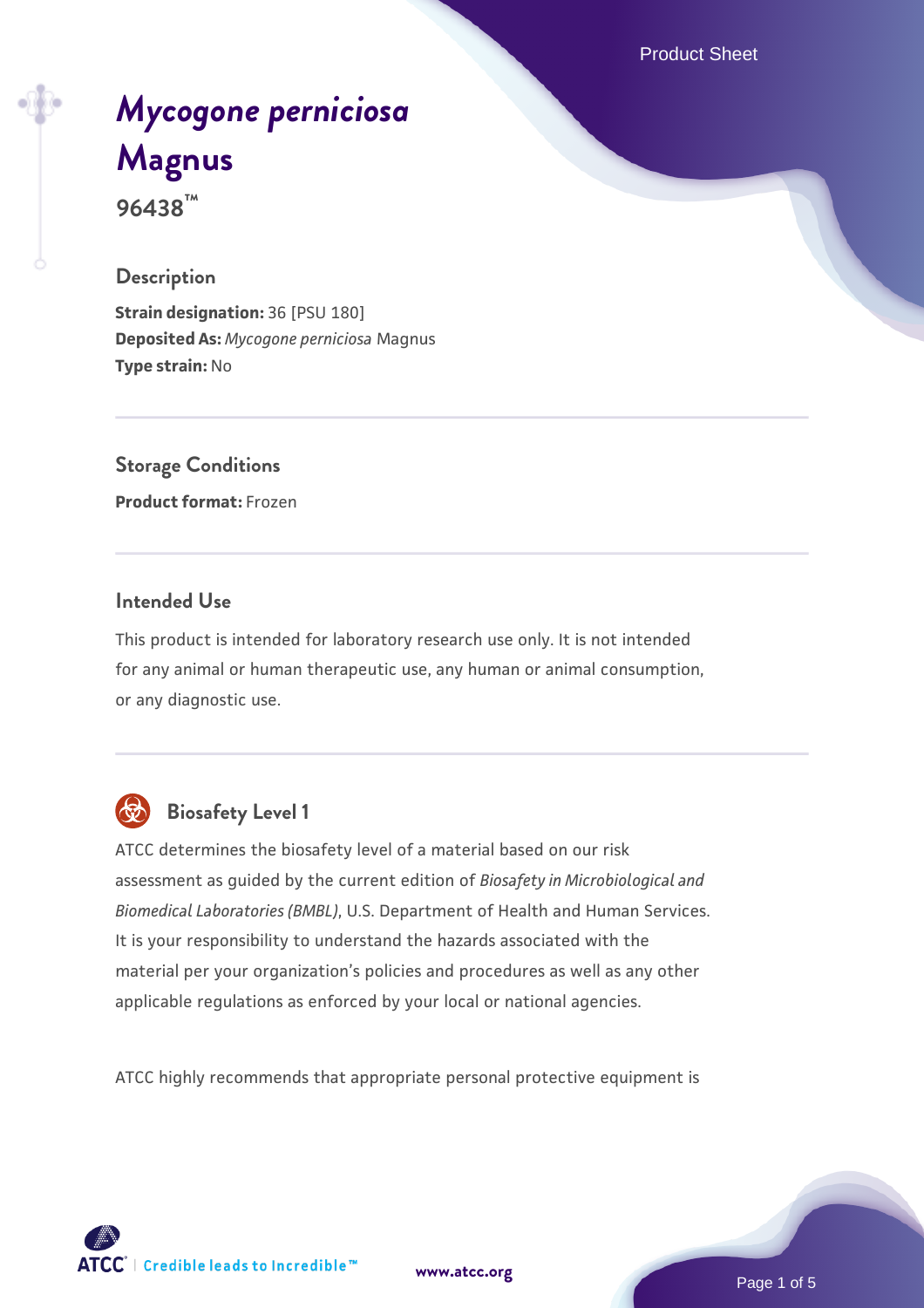always used when handling vials. For cultures that require storage in liquid nitrogen, it is important to note that some vials may leak when submersed in liquid nitrogen and will slowly fill with liquid nitrogen. Upon thawing, the conversion of the liquid nitrogen back to its gas phase may result in the vial exploding or blowing off its cap with dangerous force creating flying debris. Unless necessary, ATCC recommends that these cultures be stored in the vapor phase of liquid nitrogen rather than submersed in liquid nitrogen.

## **Certificate of Analysis**

For batch-specific test results, refer to the applicable certificate of analysis that can be found at www.atcc.org.

#### **Growth Conditions**

**Medium:**  [ATCC Medium 336: Potato dextrose agar \(PDA\)](https://www.atcc.org/-/media/product-assets/documents/microbial-media-formulations/3/3/6/atcc-medium-336.pdf?rev=d9160ad44d934cd8b65175461abbf3b9) **Temperature:** 24°C **Incubation:** under black light

## **Material Citation**

If use of this material results in a scientific publication, please cite the material in the following manner: *Mycogone perniciosa* Magnus (ATCC 96438)

## **References**

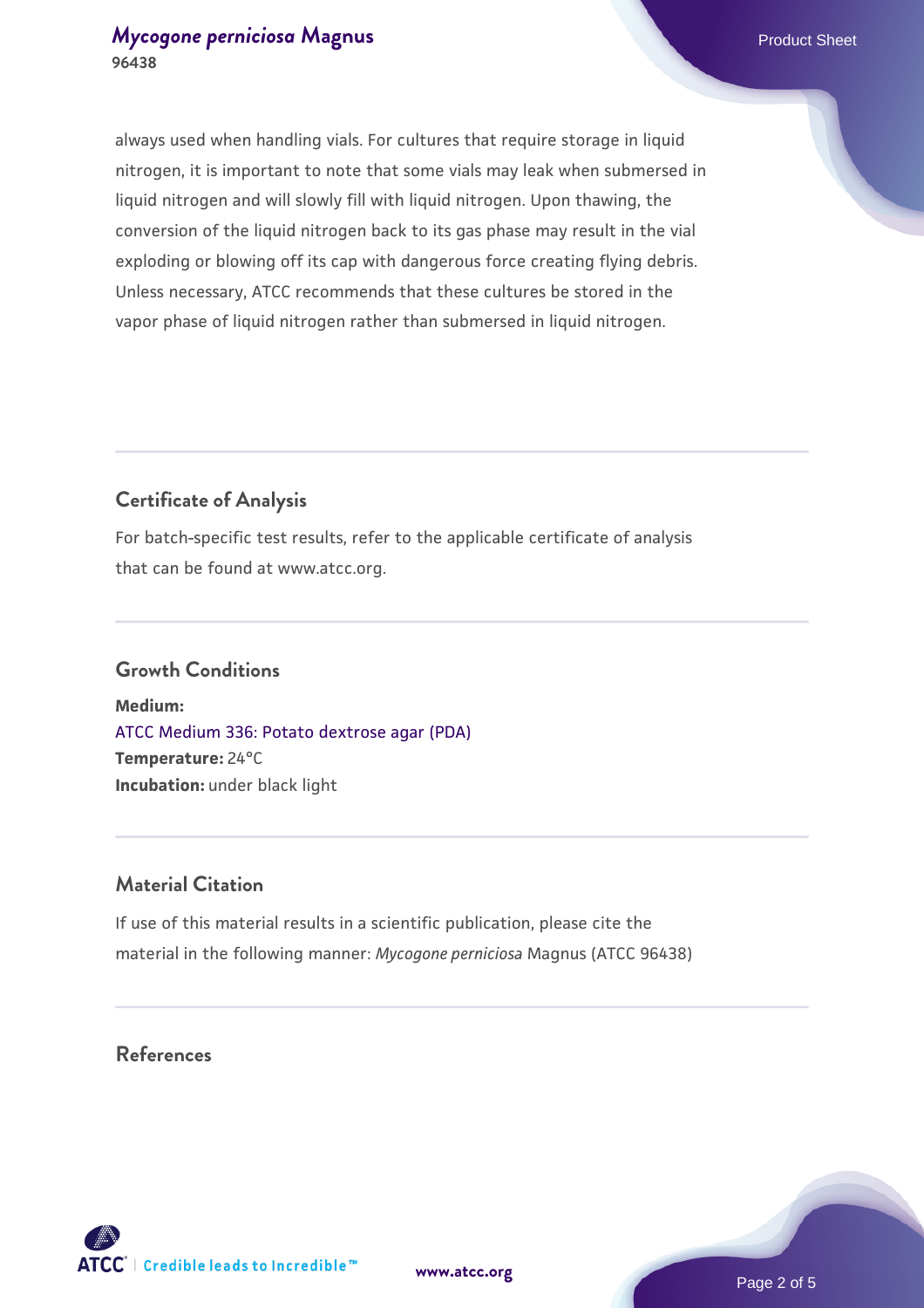## *[Mycogone perniciosa](https://www.atcc.org/products/96438)* [Magnus](https://www.atcc.org/products/96438)<br>
Product Sheet **96438**

References and other information relating to this material are available at www.atcc.org.

#### **Warranty**

The product is provided 'AS IS' and the viability of ATCC® products is warranted for 30 days from the date of shipment, provided that the customer has stored and handled the product according to the information included on the product information sheet, website, and Certificate of Analysis. For living cultures, ATCC lists the media formulation and reagents that have been found to be effective for the product. While other unspecified media and reagents may also produce satisfactory results, a change in the ATCC and/or depositor-recommended protocols may affect the recovery, growth, and/or function of the product. If an alternative medium formulation or reagent is used, the ATCC warranty for viability is no longer valid. Except as expressly set forth herein, no other warranties of any kind are provided, express or implied, including, but not limited to, any implied warranties of merchantability, fitness for a particular purpose, manufacture according to cGMP standards, typicality, safety, accuracy, and/or noninfringement.

#### **Disclaimers**

This product is intended for laboratory research use only. It is not intended for any animal or human therapeutic use, any human or animal consumption, or any diagnostic use. Any proposed commercial use is prohibited without a license from ATCC.

While ATCC uses reasonable efforts to include accurate and up-to-date information on this product sheet, ATCC makes no warranties or representations as to its accuracy. Citations from scientific literature and patents are provided for informational purposes only. ATCC does not warrant

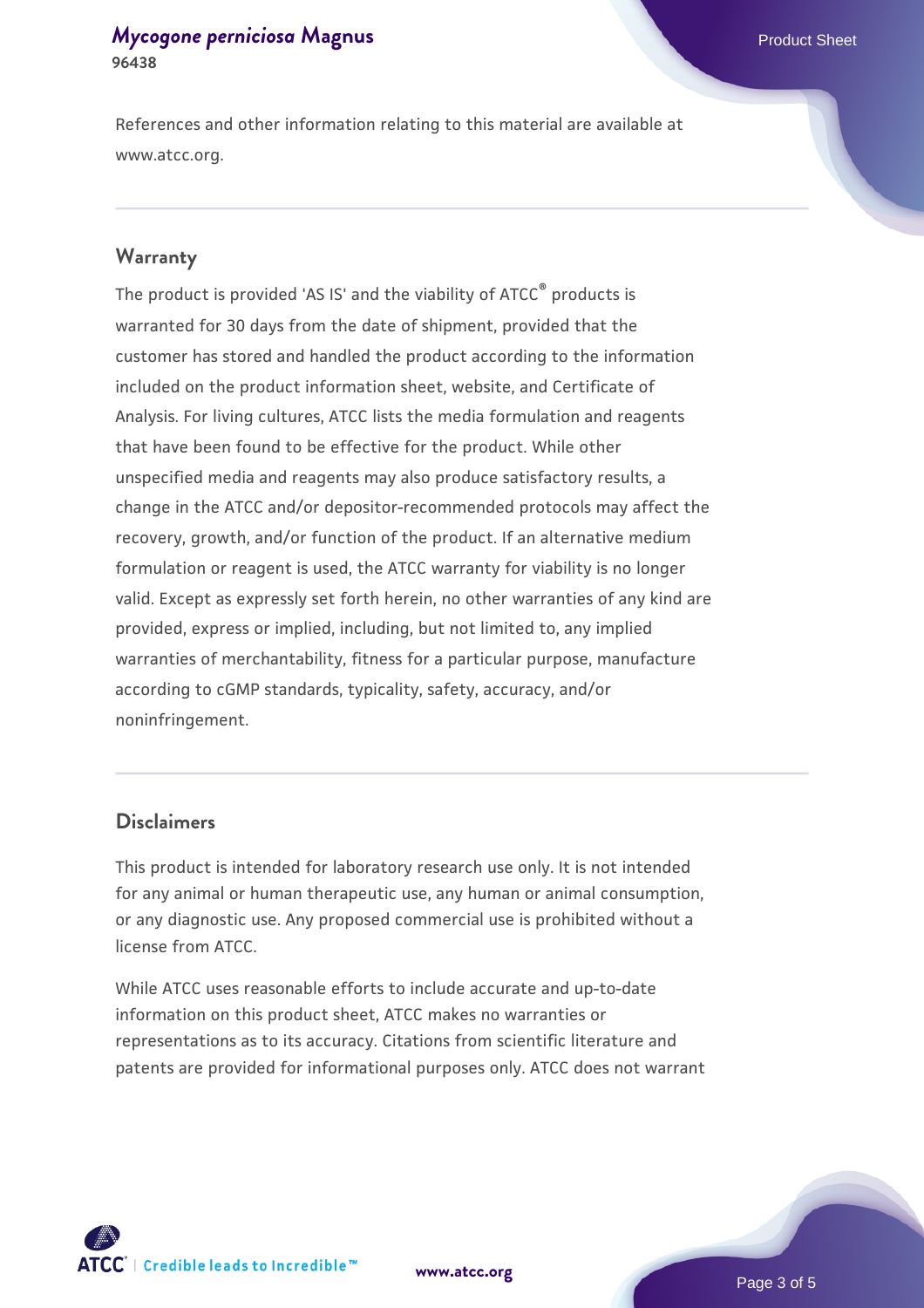that such information has been confirmed to be accurate or complete and the customer bears the sole responsibility of confirming the accuracy and completeness of any such information.

This product is sent on the condition that the customer is responsible for and assumes all risk and responsibility in connection with the receipt, handling, storage, disposal, and use of the ATCC product including without limitation taking all appropriate safety and handling precautions to minimize health or environmental risk. As a condition of receiving the material, the customer agrees that any activity undertaken with the ATCC product and any progeny or modifications will be conducted in compliance with all applicable laws, regulations, and guidelines. This product is provided 'AS IS' with no representations or warranties whatsoever except as expressly set forth herein and in no event shall ATCC, its parents, subsidiaries, directors, officers, agents, employees, assigns, successors, and affiliates be liable for indirect, special, incidental, or consequential damages of any kind in connection with or arising out of the customer's use of the product. While reasonable effort is made to ensure authenticity and reliability of materials on deposit, ATCC is not liable for damages arising from the misidentification or misrepresentation of such materials.

Please see the material transfer agreement (MTA) for further details regarding the use of this product. The MTA is available at www.atcc.org.

## **Copyright and Trademark Information**

© ATCC 2021. All rights reserved. ATCC is a registered trademark of the American Type Culture Collection.

## **Revision**

This information on this document was last updated on 2021-05-19

## **Contact Information**